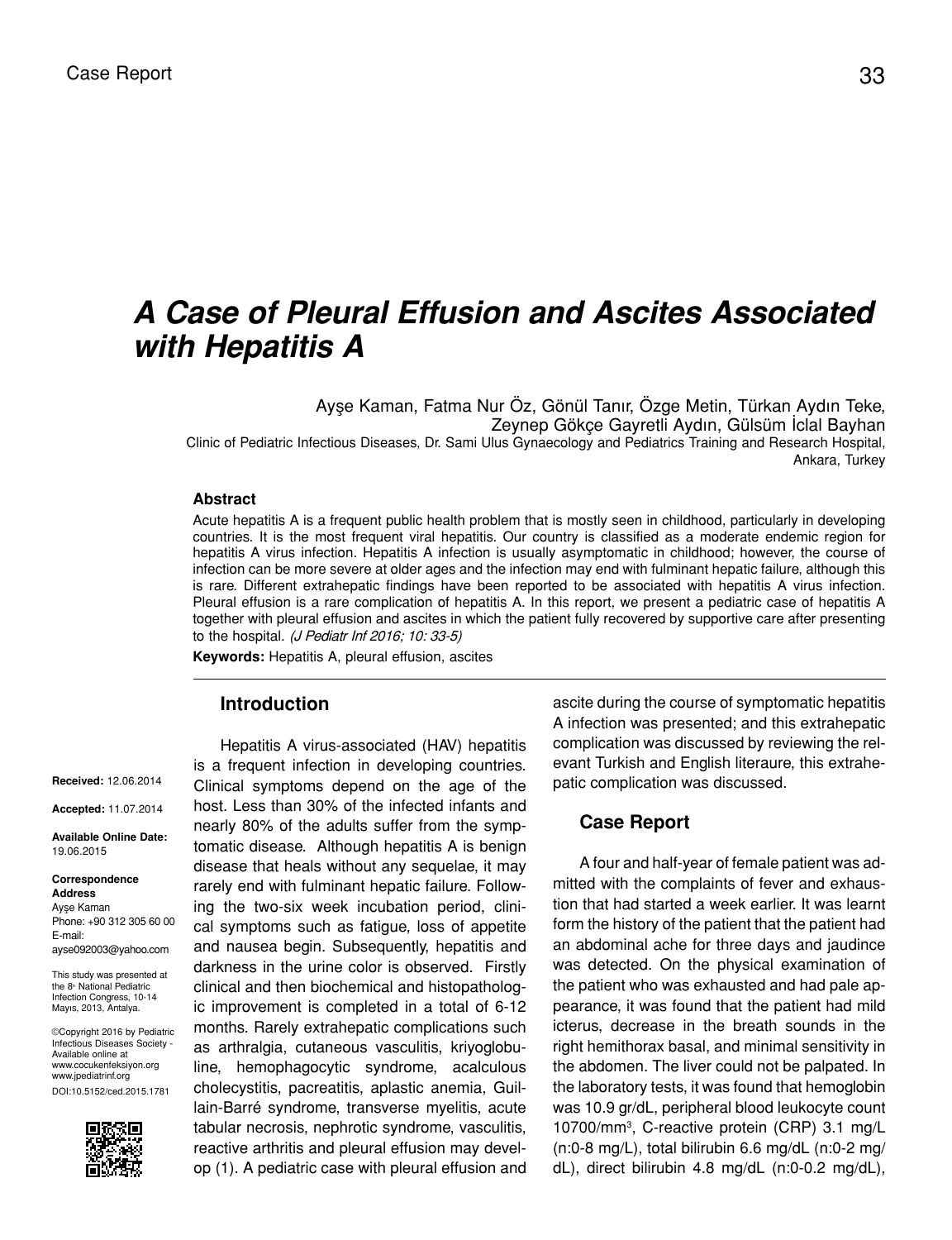aspartate aminotransferase (AST) 1180 U/L (n:<48 U/L), alanine aminotransferase (ALT) 2137 U/L (n:0-39 IU/L), gamma glutamyl transferase (GGT) 169 U/L (n:<23 U/L), lactate dehydrogenase (LDH) 326 IU/L (n:100-190 IU/L), alkaline phosphatase (ALP) 426 IU/L (n:110-302 IU/L), total protein 5.1 gr/dL (n:6-8 gr/dL), albumin 2.5 gr/dL (n:3.1-4.8 gr/dL), prothrombin time (PT) 21.5 seconds (n:10.6-14 seconds). Urine microscopy revelead 25 leukocytes and urine glucose was negative while urine bilırubin, protein and urobilinojen were positive. Urine culture was negative. There was no growth in the urine culture. It was found that serum enzyme-linked immunosorbent assay (ELISA) HAV immunoglobulin (Ig) M and anti-hepatitis B Ig G werepositive while HBsAg, anti-HBc IgM and IgG anti-HIV were negative. On the chest X-ray, there was a view that compatible with the pleural fluid in the right lung basal (Figure 1). In the ultrasonographic examination of the abdomen and thorax, it was observed that there were increase in liver parenchyma echo and heterogenic appearance; free abdominal fluid measuring 42 mm in the perihepatic, perisplenic zone; and in its deepest part in the pelvic region, and pleural effusion measuring 20 mm in the deepest part in the right hemithorax in the basal. On the microscopic examination of the pleural fluid obtained via thoracentesis for diagnostic purposes; it was found that there were 100 leukocytes/ mm3 zone and 25 erythrocytes and 80% mononuclear cells in the methylene blue staining; in the biochemical examination, it was found that the pH was 7.37, glucose 90 mg/dL, and LDH 248 IU/L. Pleural fluid culture was negative. In the pleural fluid, HAV IgM was positive. The patient was hydrated with intravenous fluids and 5 mg of intramuscular vitamin K was given. AST 193 U/L (n:<48 U/L) regressed to ALT 754 U/L on the fourth day of hospitalization with the supportive care, and the control PT was normal. The patient was discharged from the hospital on the seventh day of the treatment when the pelvic fluid was regressed to 11 mm in the abdomen ultrasonography and no pleural fluid was detected on the thorax ultrasonography (Figure 2). On the outpatient clinical controls two months later, it was found that the liver enzymes and bilirubin values went totally back to normal.

## **Discussion**

Severity of acute hepatitis A infection is related with the age of the patient. A infection is usually asymptomatic and anicteric in childhood. This is self-limiting disease and 85% of the patients recover completely in three months. Risk of mortality increases by age (2). Extrahepatic findings are seen in in 6.4-8% of children with acute viral hepatitis (1).

**Figure 1.** View of pleural effusion on the right



**Figure 2.** Normal chest x-ray in patient follow-up

In a study in which seventy eight children with acute HAV infection, it was found that 35 (44.9%) cases had ascite and 11 cases (14.1%) pleural effusion (3). Cases of hepatitis-associated had isolated ascite, cholecystitis together with pleural effusion and isolated pleural effusion have been reported (4). In the liver diseases, ascite may develop based on venous and lymphatic obstruction, or the situations that reduces plasma osmotic pressure such in as hypoalbuminemia (5). It was thought that hepatitis A-associated ascite was related to a temporary increase